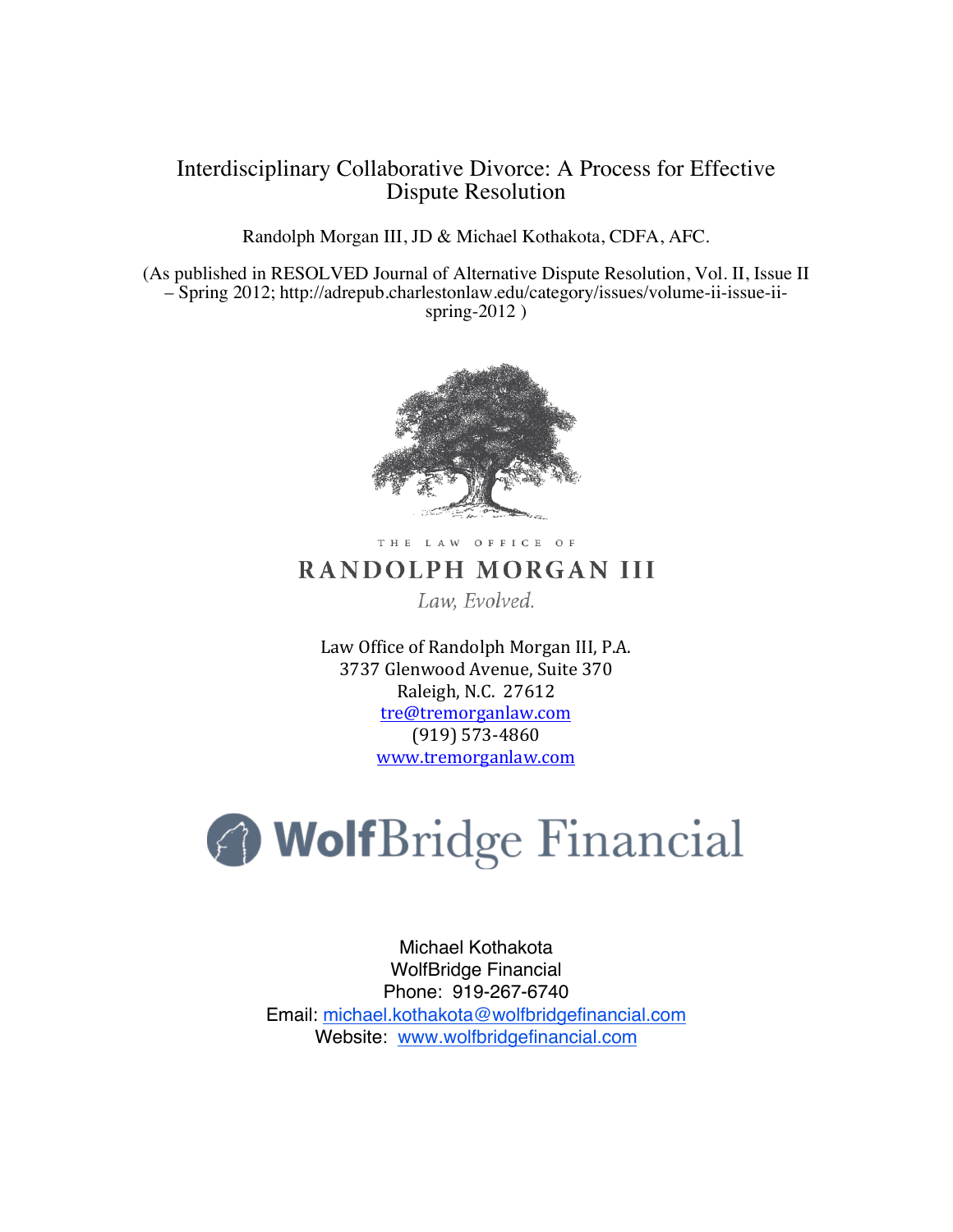# Interdisciplinary Collaborative Divorce: A Process for Effective Dispute Resolution

Randolph Morgan III, JD & Michael Kothakota, CDFA, AFC.

The practice of law is changing. Clients now demand quicker, less expensive, and more effective legal services<sup>i</sup>. In fact, clients do not want legal services anymore. They want solutions.

This is especially true in family law and divorce matters. Fewer and fewer clients adopt the divorce is war mentality that characterized traditional divorce and family law processes. Fewer and fewer clients are willing to tolerate the emotional, financial, and legal destruction that comes with adversarial divorces. Clients want to protect their children, preserve their financial future, and begin the next stage of their lives free of the trauma of an ugly divorce. Interdisciplinary Collaborative Divorce (ICD) is designed to meet those needs.

However, most dispute resolution professionals either have not heard of ICD or lack sufficient familiarity with the process<sup>ii</sup>. This paper presents an overview of ICD, seeks to explain the method, and describes the professionals involved in making it a highly effective dispute resolution process<sup>iii</sup>.

#### **Origins of Collaborative Divorce**

Collaborative Divorce was invented by Minneapolis-based attorney Stu Webb in  $1990^{\circ}$ . Webb experienced litigation as an inefficient and unnecessarily adversarial process that harmed clients financially and emotionally<sup>v</sup>. His goal was to work with another attorney to address the needs and interests of both parties while attempting to settle the legal issues outside of court<sup>vi</sup>. This approach is fundamentally different than the adversarial approach of our legal system. If the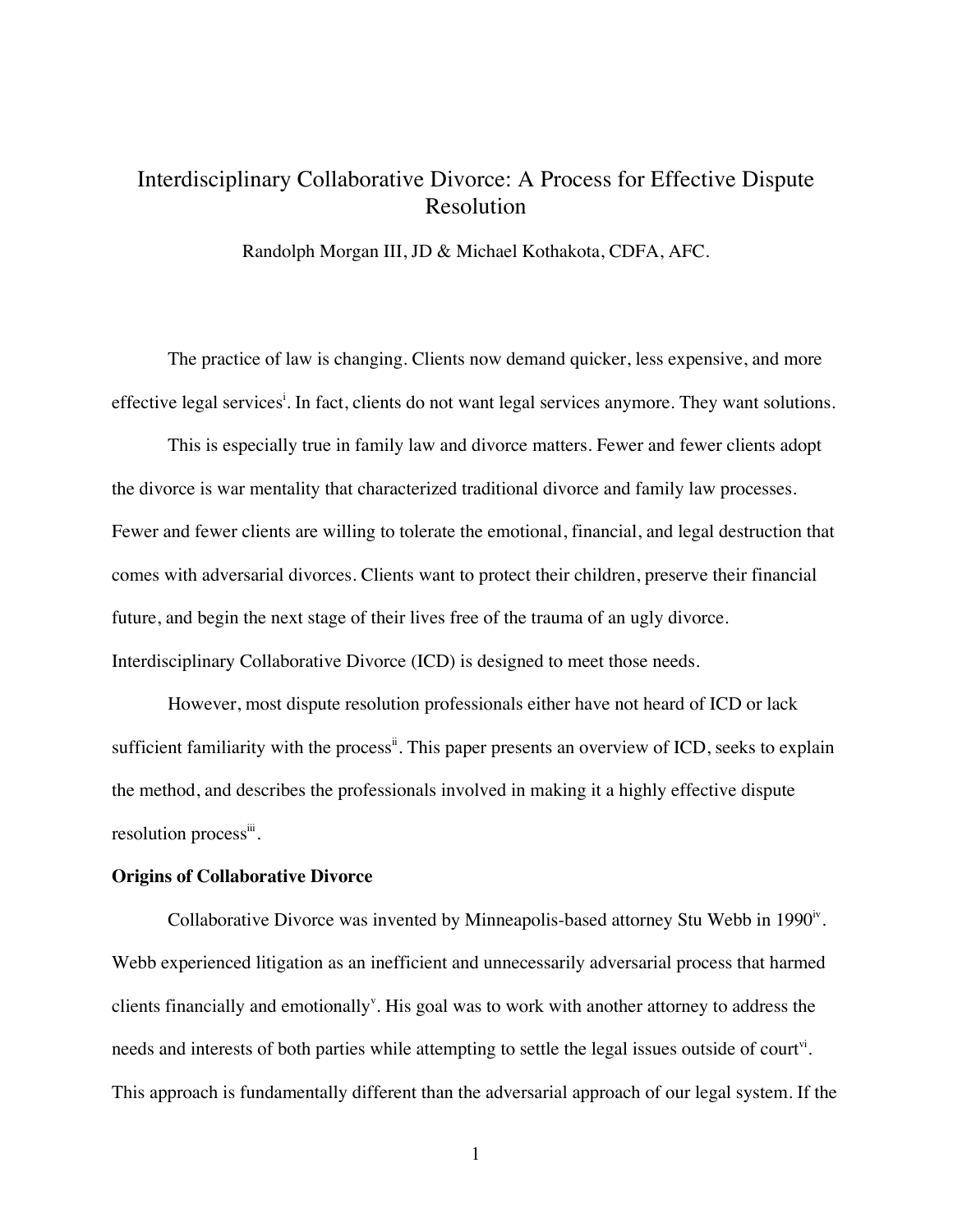parties failed to reach a resolution in the collaborative process, then Webb and his colleague withdrew from the case and referred the couple to litigation attorneys<sup>vii</sup>.

Stu Webb spread his message, one attorney at a time, eventually catching the attention of a group of attorneys in California, who saw an opportunity to shift the paradigm of family law. Several of these attorneys began practicing Collaborative Divorce. Eventually, this group formed the International Academy of Collaborative Professionals (IACP). Today, IACP has over 4,000 members<sup>viii</sup>. As of 2009, over 22,000 attorneys, mental health professionals, and financial professionals had been trained in the collaborative methodix. The IACP has grown across state lines, national lines, and oceans to become a truly international organization. Collaborative Divorce has become a worldwide divorce process. Further, some states have even established Collaborative Divorce as a statutorily sanctioned ADR process.<sup>x</sup>

## **Collaborative Divorce - Defined**

At its most basic level, ICD is a solutions-based and non-adversarial process that incorporates interdisciplinary information to reach a resolution $x<sup>i</sup>$ . ICD's effectiveness relies on the recognition that human beings solve problems more effectively and efficiently in a cooperative process--by working together to reach their individual goals. In laymen's terms, two parties pulling in the same direction towards agreed goals gets them to those goals much more effectively than playing tug o' war.

Core tenets of Collaborative Divorce include: 1) the interest-based negotiation model<sup>xii</sup>, 2) specialized communication techniques<sup>xiii</sup>, 3) a termination clause, incentivizing the parties and attorneys to remain in the collaborative process until resolution is reached, and 4) full disclosure of all relevant information by the parties.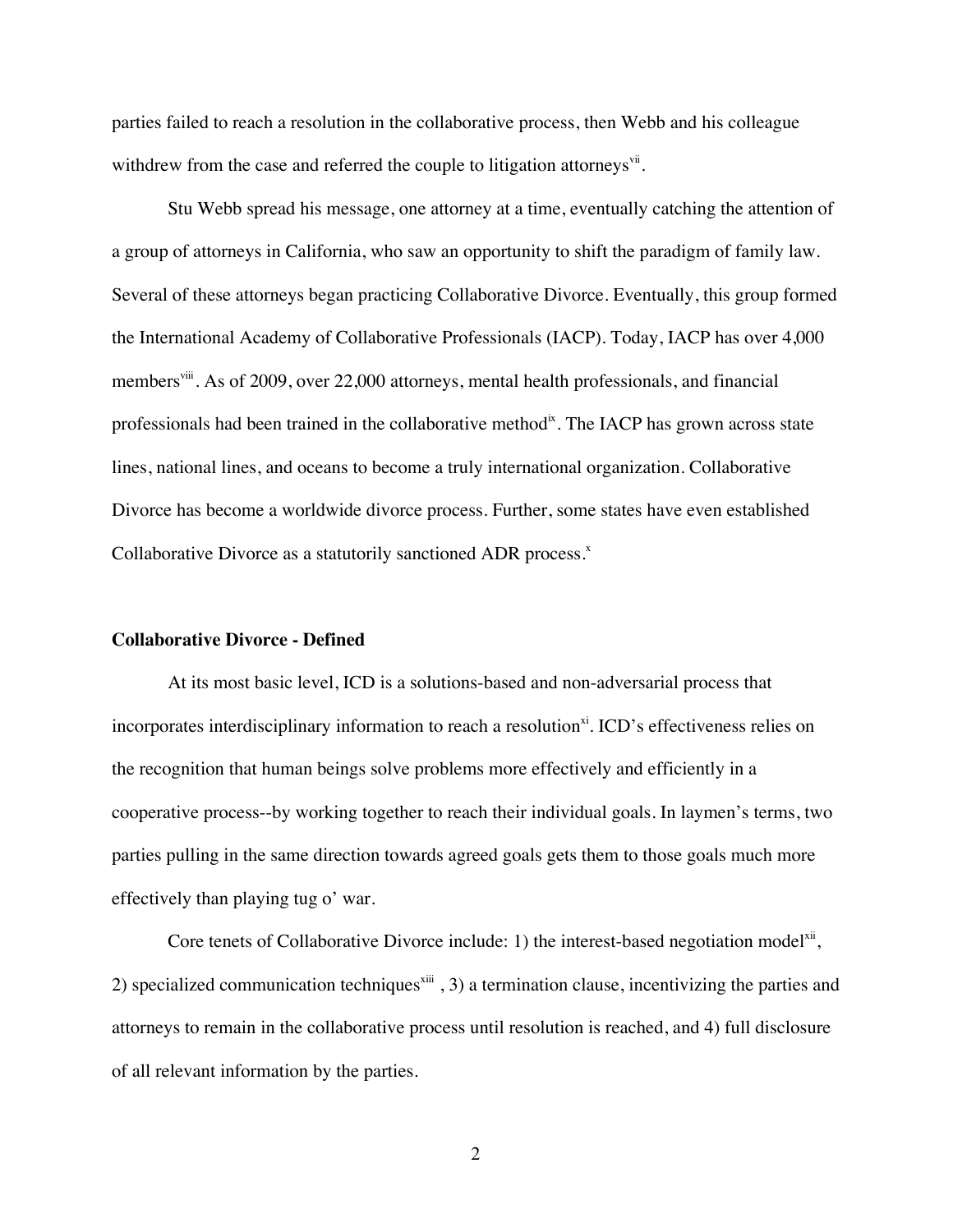## **Interest-based Negotiation**

Interest-based negotiation may seem counter-intuitive to most family law professionals. After all, most lawyers are trained in the adversarial model, predicated on a win/lose outcome. Our competitive society programs cause most clients to see all conflict as a zero-sum game. In the experience of the authors, most clients have far more fundamental interests than winning. Their true interest is in their children being protected and in their being okay in the future. Winning, when dissected, is just a clumsy strategy for ensuring that they and their children will be okay.

Interest-based communication is an art and a skill, but it can be reduced to four basic steps. The four-step, interest-based negotiation model is central to the ICD process. The four steps are as follows $x<sub>iv</sub>$ :

- 1. Information gathering,
- 2. Identifying Needs and Interests,
- 3. Generating Options for Resolution, and
- 4. Resolving the issues by selecting options.

In step one all relevant demographic, financial, and logistical information is gathered and processed so that an accurate picture of the current situation can be visualized. This can include financial statements, account statements, pay stubs, titles, tax returns, deeds, and wills and trusts (among other documents) on the financial side. On the parenting side, it can mean any number of things as well – school schedules, IEPs for children with special needs, work schedules, and any other relevant information that will assist the professionals in aiding the spouses to make an informed decision later in the process.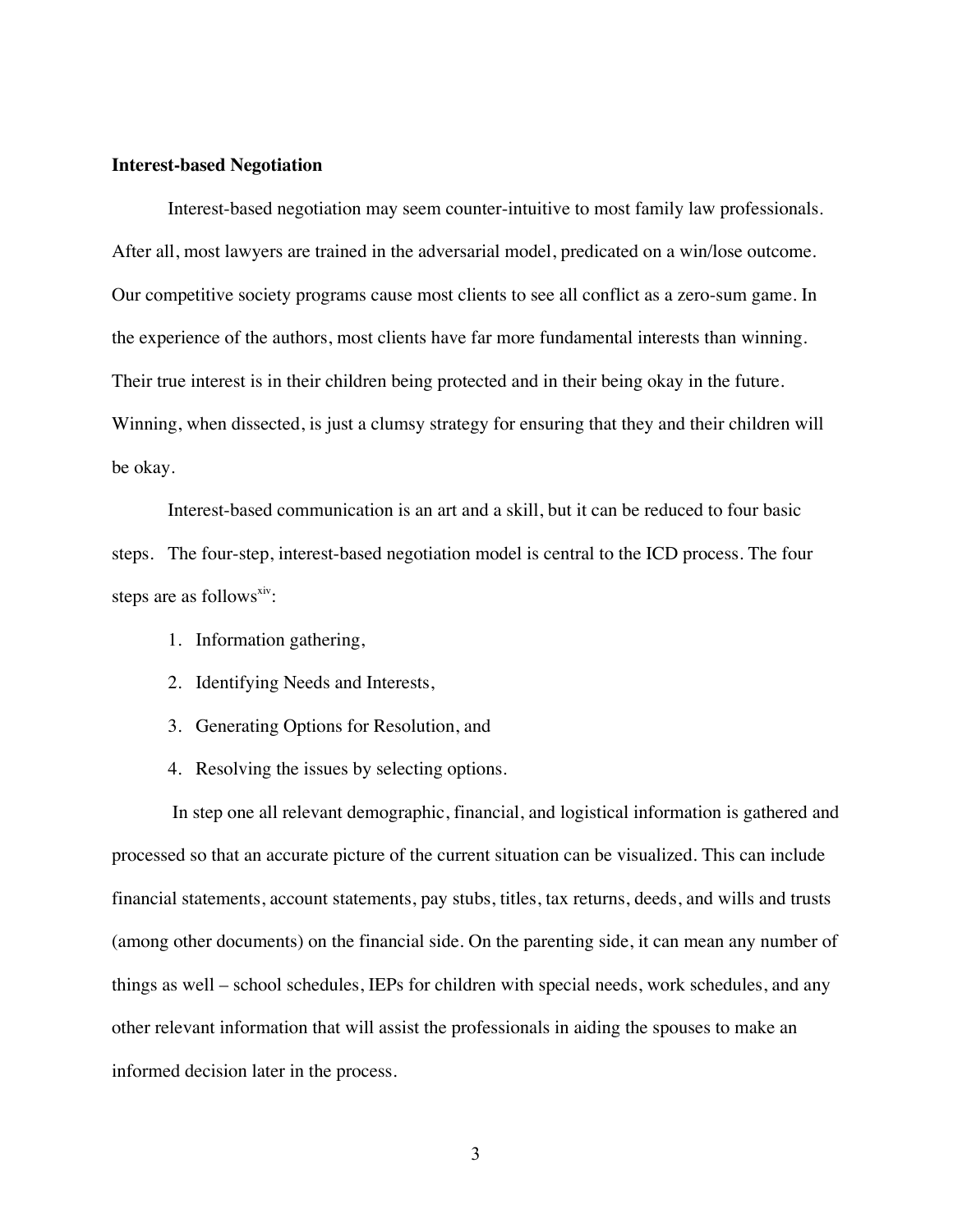Once all of this information is processed, the next step in the model is to evaluate and address the needs and interests of both parties $x<sub>v</sub>$ . This can take the form of mining for financial needs, both long-term and short-term, co-parenting needs, and emotional needs. The needs and interests are central to the negotiation process. Every option and resolution must be designed to meet both parties' needs. Unmet needs and interests can create stumbling blocks and stalemates similar to an adversarial method. A failure to address needs causes clients to generate positions, which are counterproductive.

The next step in the interest-based negotiation model is generating options for resolution. Group brainstorming and individual work among team members usually produce these options. All ideas are accepted without judging their validity at this stage. Some may not be feasible, but even options that appear impractical are valuable at this stage<sup> $xvi$ </sup>. Most clients and professionals are accustomed to evaluating whether an option in their head is viable before they mention the option. This keeps good options off the table prematurely. The goal is to generate as many options as possible that are designed to meet the needs and interests of both parties. The key at this stage is to get away from saying yea or nay to options, but to simply generate them.

Once the clients and professionals (i.e. the Collaborative Team) have exhausted the available options, they direct clients to determine whether each option meets their needs and interests. This is the resolution stage. Typically, the team moves down the list of options and each client is asked whether that option works for them. A simple "yes" or "no" suffices. Once these answers are obtained for each option, it is easy to identify the options for which both clients answered yes. These are the options that are explored in greater depth.

At this point, the professionals and clients work together to evaluate which of the available options best meets their needs and goals. Financial professionals can provide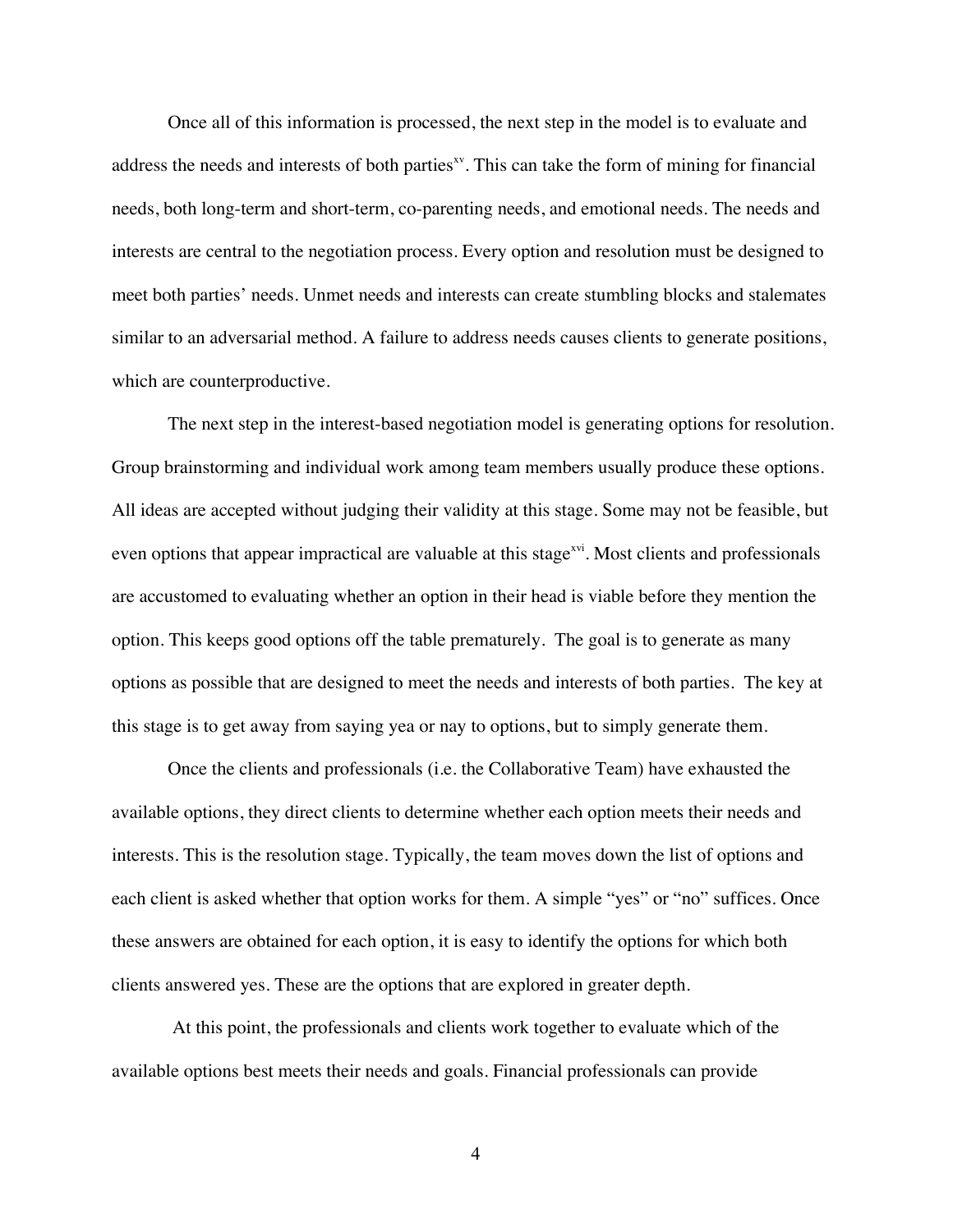projections and tax analyses that help clients make decisions. Mental health and child specialist neutrals can provide feedback as to how a particular option may impact children. Attorneys help their clients understand the legal ramifications and compare the available options to the range of likely litigated outcomes.

While the process appears linear, it is not. Frequently, the collaborative team realizes it must be missing data, failed to identify an important need or interest, and/or failed to generate sufficient options to resolve a matter. This inquiry needs to be made at each and every point that the team encounters sticking points in the negotiation. If a sticking point is reached in the resolution phase, then the team must re-assess whether important information is missing (leading to the use of subjective criteria or assumptions), whether a client is struggling with a need that is not being identified and met, and whether there are additional options that may better meet the client's goals. Similarly, if a client is resistant to producing important information in the datagathering phase, the team and/or that client's team (attorney and/or client) must determine what need or interest the client is trying to serve by withholding the information. Thus, the process and the team moves between stages as the need arises.

The hallmark of ICD is the use of collateral professionals in the Collaborative Team. Obviously, every collaborative case requires a decidedly non-neutral attorney for each party. Some ICD processes also involve collaborative coaches that work primarily with a particular client. However, all other professionals on the collaborative team are hired by both parties jointly and are charged with being neutral in the process<sup>xvii</sup>. This means that they do not have a primary duty to work for the benefit of either party to the exclusion of the other. They work individually with each client, but they are charged with working for the benefit of both parties.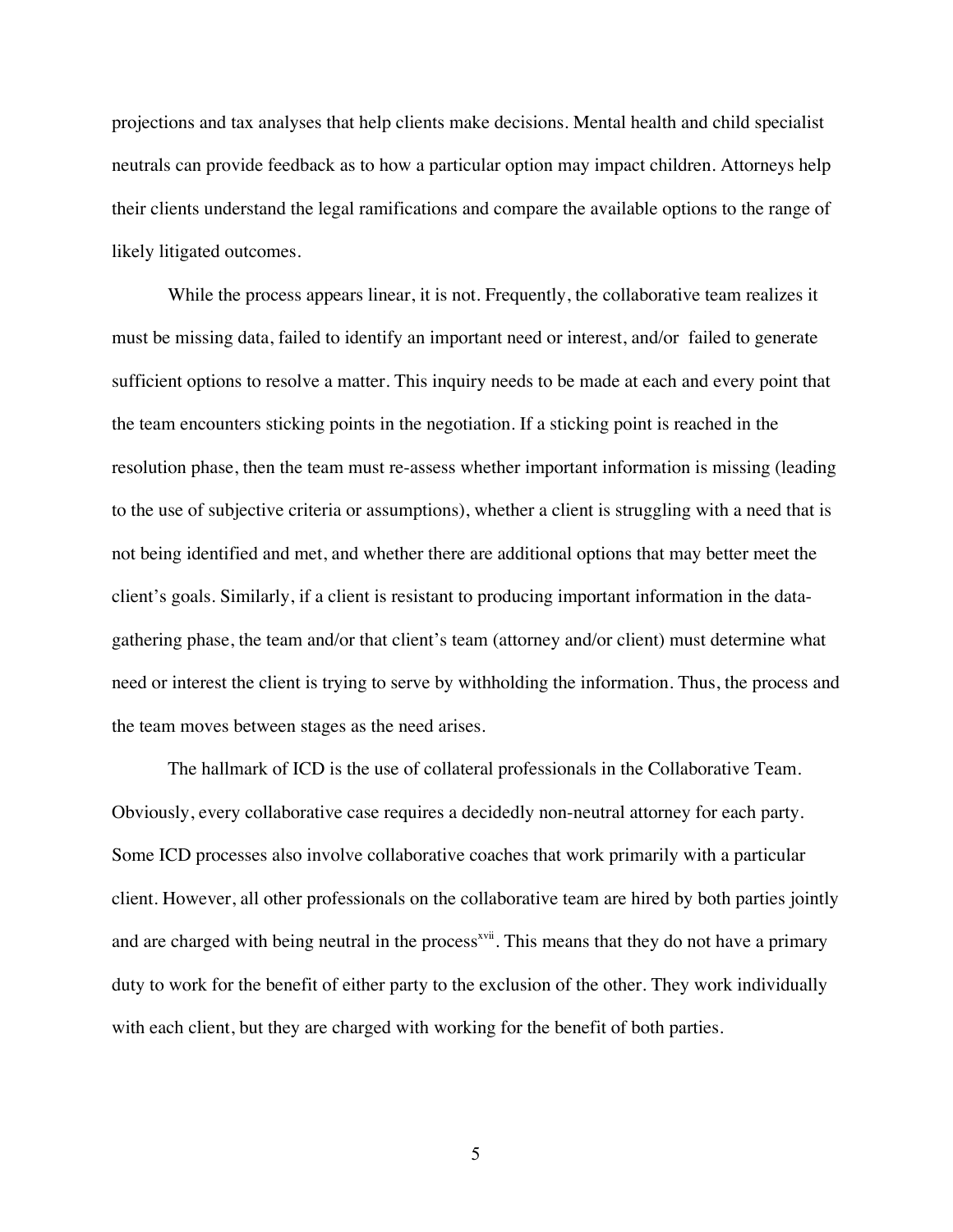The most common team members, other than clients and attorneys, are financial professionals, mental health professionals, and child/parenting neutrals. While other neutrals can be used (appraisers, etc.) the core components of an ICD team (or Full Team) are financial and mental health professionals<sup>xviii</sup>.

Generally, the role of a financial neutral is to provide financial knowledge and to explain all of the available options for outcomes. The financial neutral can be a financial planner, an accountant, or a financial counselor<sup>xix</sup>. Financial professionals (FP) gather and synthesize all of the financial information from the clients such as tax returns, business financials, bank statements, credit card statements, mortgage and loan statements. The FP then either constructs or helps the clients construct budgets and also uses the information gathered to generate a networth statement. Due to the sometimes complex nature of cash flow, property settlement, and changing tax laws the FP conducts a tax analysis on any brainstormed ideas. And unlike in traditional divorce where predictive analytics are considered speculative, the Collaborative FP projects forward from present day, utilizing various assumptions agreed upon by the parties to look at how the various outcomes appear in the future<sup>xx</sup>. Retirement is taken into consideration and even Social Security is considered.<sup>xxi</sup>

The FP also makes the necessary recommendation or determination on whether further experts, such as art appraisers, business valuators, mortgage professionals, and insurance professionals, are needed. Sometimes, these can be done by the FP who is working on the case, but more often than not, more specialized knowledge is needed for more complex situations. The job of the FP is to translate those results into meaningful conversations during collaborative conferences.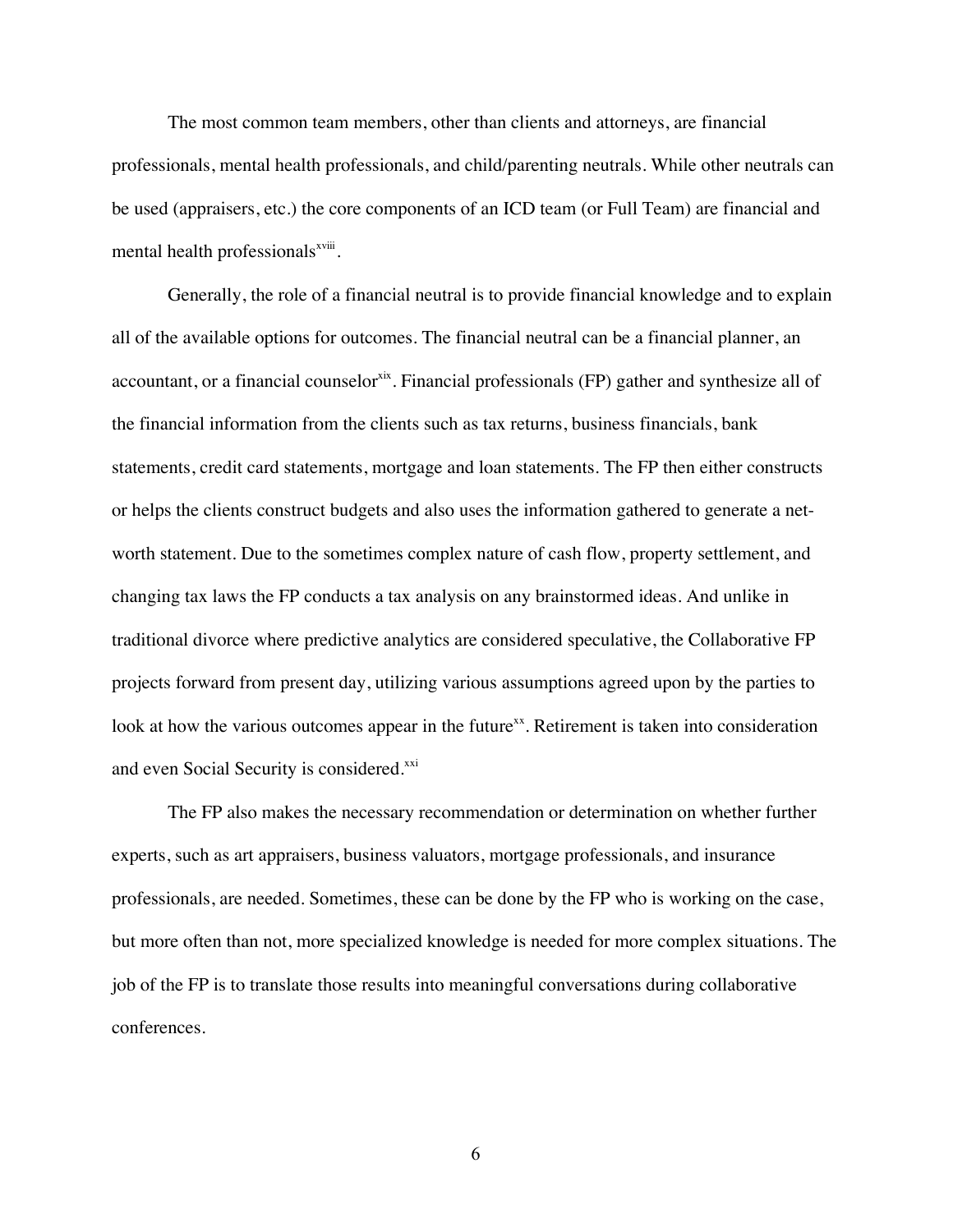There are two possible roles for mental health professionals: client coaches or child neutrals. As a coach, a mental health professional is not neutral<sup>xxii</sup>. They are charged with helping their client manage the emotional and communication aspects of the ICD process. They do not undertake therapy with clients. Their services are engineered solely to help clients through the ICD process. Therefore, they will not try to resolve pre-existing emotional issues or conflicts. Instead they will provide skill building and tools to help clients mitigate the effects of counterproductive emotional issues or family dynamics.

These skills help clients communicate needs and make requests of the other party in a way that can be heard and effectively processed by their spouse. This reduces defensive, fearful, and other counterproductive reactions in the negotiation that often bog down other negotiation processes.

Coaches also help their client work through difficult emotional triggers or other issues outside of ICD negotiation conferences. This further reduces the amount of time that the team spends on emotional issues in the actual negotiation conferences. Further, it reduces the role of emotion in the decision making process. That, in turn, supports calm, rational, and effective decision making by clients.

Coaches spend time mining for needs and interests of their client. Coaches spend their careers listening in ways that collaborative attorneys learn only during and after their first ICD training. Therefore, they are often much quicker to identify the needs behind the client's statements and strategies.

However, as a child specialist, the professional is required to be neutral<sup>xxii</sup>. Their role in the ICD process is to meet with the children and parents and then provide feedback to the team (including parents) as to the children's coping, concerns, fears, needs, and interests. They are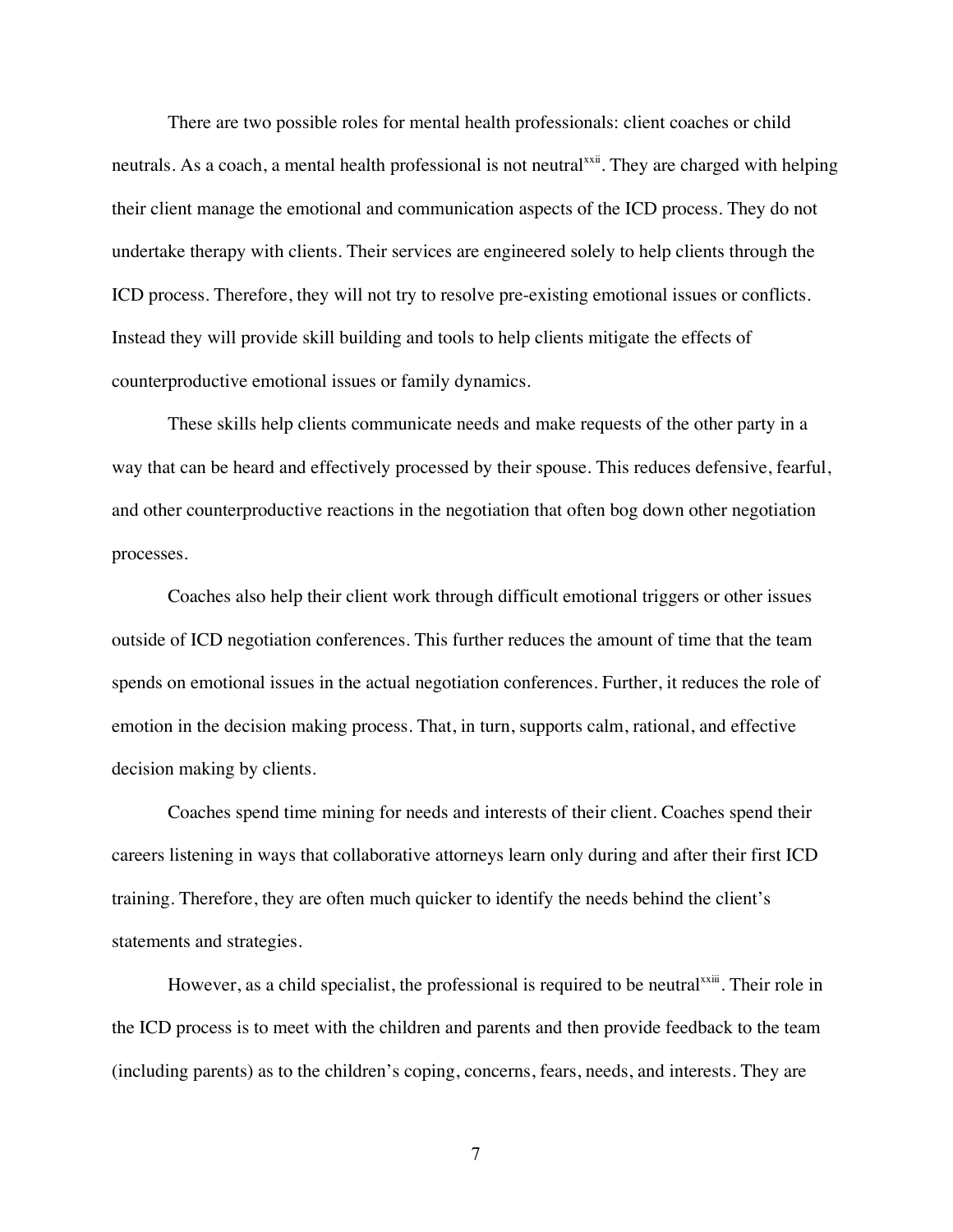charged with essentially being a substitute for the child in the negotiation room. They are comparable to a guardian ad litem, literally meaning the "voice of the child" in the negotiations, in the ICD process. This means. At any point during an ICD conference if the child's welfare is being neglected, the child neutral is encouraged to literally interject speaking in the first person from the child's perspective.<sup>xxiv</sup>

Attorneys in the ICD process advocate for their clients with zeal and skill<sup>xxv</sup>. However, the style of advocacy is different. Collaborative attorneys forgo the traditional adversarial and positional negotiation model in favor of an interest-based model. Collaborative attorneys have been instructed by their clients via the collaborative pledge to advocate for them in a way that seeks to understand the other party's needs and interests so that any agreement reached is durable and engineered to the family's specific needs<sup>xxvi</sup>. The client selects this goal of the representation $x$ <sub>xxvii</sub>.

Attorneys are not looking to win a case. They are trying to determine what a successful and effective resolution looks like in the eyes of their client. Then they work to understand that same information for the spouse. They help each other understand the other spouse's needs. Then they work as part of the ICD team to generate options that will meet both spouses' needs.

Along the way, the attorneys meet with their clients to discuss needs, interests, finances, concerns, and other issues involved. There are phone conferences, emails, and in-person meetings between ICD conferences. Attorneys help clients evaluate their Best Alternative to a Negotiated Agreement (BATNA)<sup>xxviii</sup>. This BATNA is analyzed in comparison to the resolution being evaluated to determine how the resolution compares to what the client can expect if litigation ensues<sup>xxix</sup>. This includes likely ranges of support awards, durations, property divisions,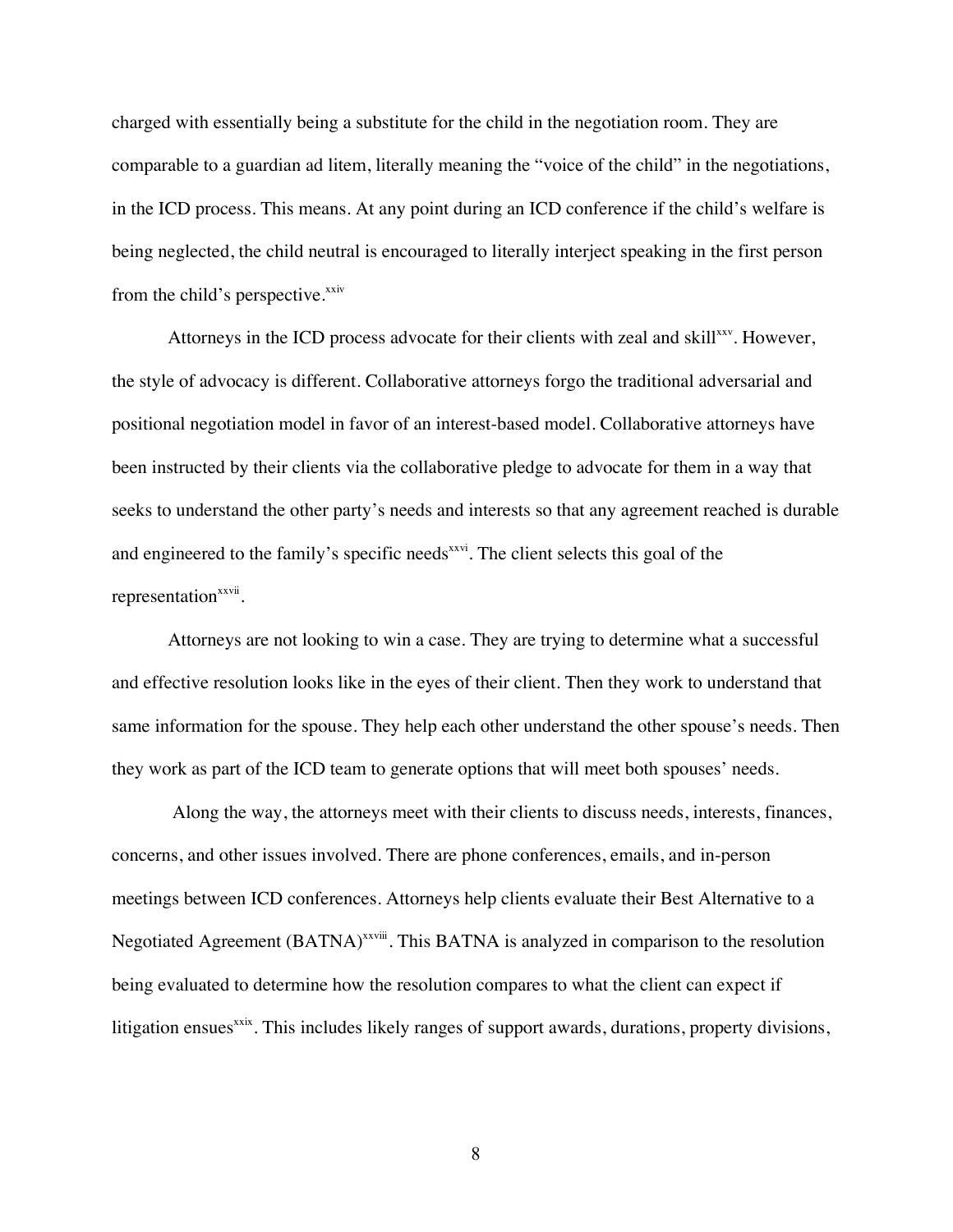custody outcomes, costs, attorneys' fees, and any other legal decisions that would be made in court.

When legal issues or questions arise, attorneys perform necessary research. *Both* attorneys typically share legal opinions in an ICD conference, rather than each attorney having a one- on- one session with a client. This prevents clients from unknowingly getting differing opinions from their attorneys on the law. If the attorneys differ in their view of the law, then the clients need that information to understand that legal opinions differ on the issue. Differing legal opinions provided in private generally create positional dynamics from the clients. Of course, the clients are informed that these opinions will be shared in a joint session.

Attorneys draft all agreements and other necessary paperwork to finalize any agreements reached. These agreements are reviewed independently with clients and also reviewed in an ICD session to ensure that they accurately reflect the parties' intent. The benefits of the ICD process are both immediate and longitudinal. There are benefits for clients as well as professionals.

One clear benefit of ICD is that clients get resolutions specifically engineered for their families. For example, rather than potentially destroying a family -owned business by transferring shares to an ex-spouse or forcing a liquidation, a buy-out can be agreed to over time with interest. Rather than getting a typical every other weekend and one day a week co-parenting agreement, the spouses may agree to a myriad of other schedules that fit their individual lives and the patterns of their family and children. Rather than have a court ordered sale of a home in a poor market, the couple can agree to hold on to the home after the divorce and wait until they can realize equity from a sale.

Perhaps the biggest benefit to clients is the durability of the agreements reached in the ICD process. Because the process identifies the true needs and interests of the parties, the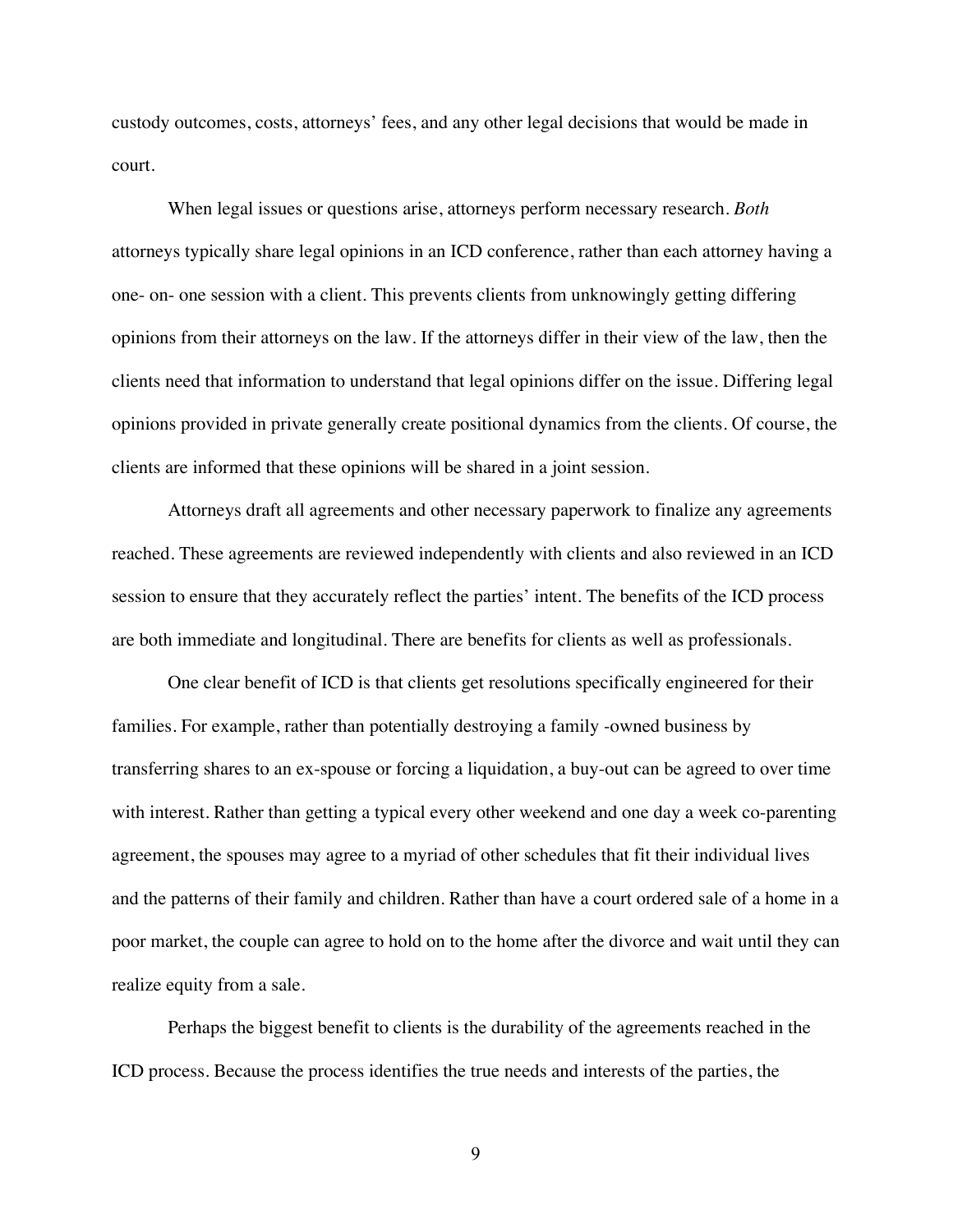agreements are designed to address those needs more effectively than traditionally negotiated agreements. Further, the lack of leveraging, threats, and strong-armed tactics avoids either party feeling as if they have been forced into an agreement. Lastly, agreements are the result of faceto-face discussions that create consensus. All of this combines to create a sense of fairness and a commitment to the agreement that is lacking in most adversarial negotiated agreements. This, in turn, reduces or eliminates future litigation and disputes between the parties.

ICD settlement agreements are engineered to protect the best interests of the kids. The use of a neutral child specialist ensures that the needs of the children are accounted for in the agreement. Instead of being based solely on what the parents think is best for their kids, the agreements are based on objective information from an expert<sup>xxx</sup>. This largely pre-empts the alltoo-common emotional, subjective, and biased arguments about whom or what is best for the kids.

ICD also combats future conflict by modeling and teaching communication and conflict resolution skills to clients. For instance, the skills of active listening, reframing, mining for interest, and making requests instead of demands are frequently carried forward into the coparenting relationship. Clients walk away from the process with an appreciation for the importance of seeking to understand the other party's needs in resolving conflict. Many clients have remarked that if they had possessed these communication skills during their marriage, then they may not have been divorced.

Further, in bypassing the me-versus-you positioning of adversarial negotiations, the clients avoid much of the residual acrimony that lingers long after divorce. Typically, there is enough lasting discord from the marriage. ICD is designed to avoid creating more in the divorce process.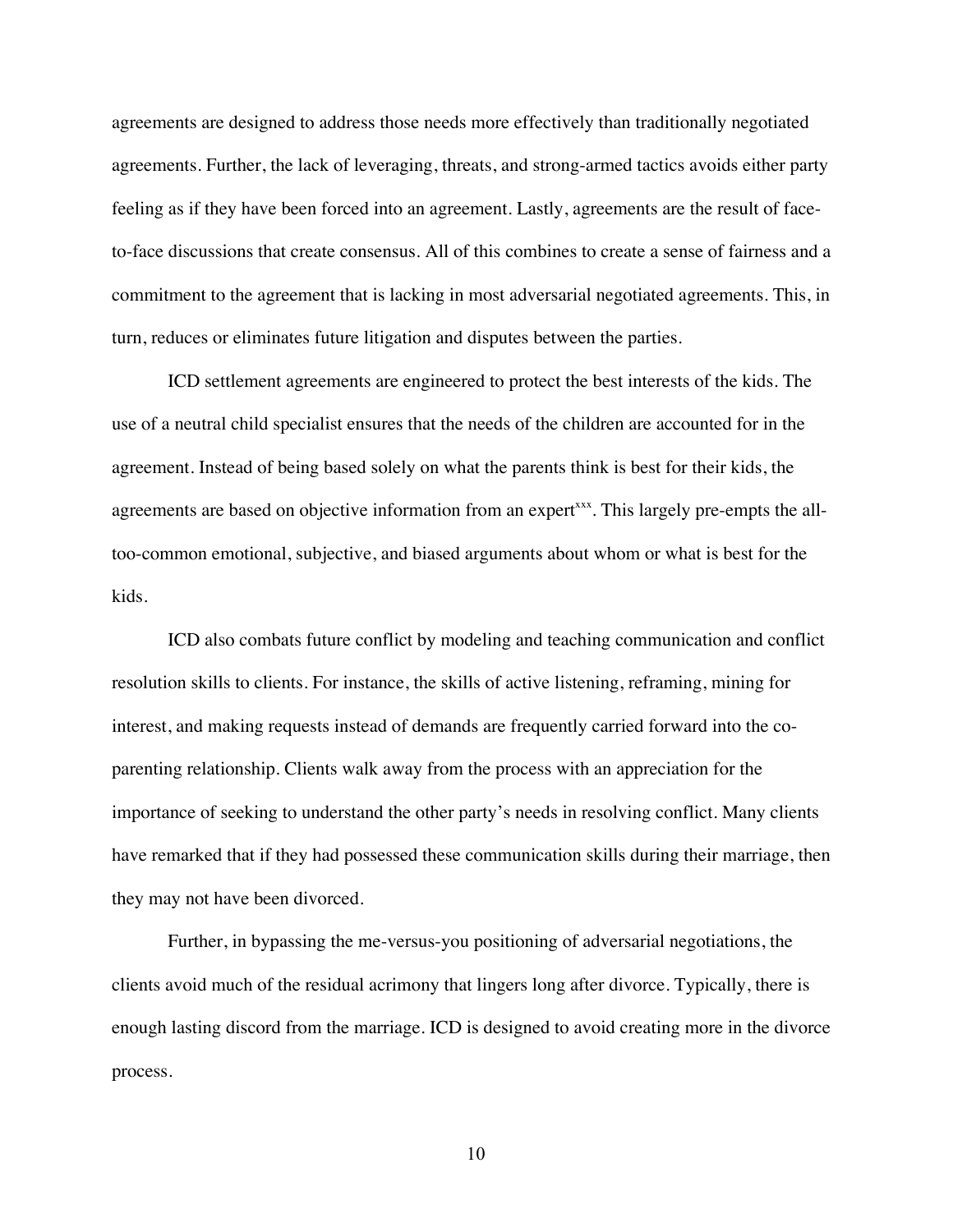One of the most common complaints from clients in the adversarial process is the devastation wrought on their finances. The expense of hourly billing in litigation is often the most destructive aspect of a divorce. The parties may find themselves raiding retirement accounts, running up credit card debt, or borrowing heavily from friends and family to finance adversarial divorces. The ICD process typically costs significantly less than adversarial divorces<sup>xxxi</sup>. Many ICD professional use flat fees in lieu of hourly billing. This is possible because of the predictable structure and efficiency of the ICD process.

Perhaps more importantly, financial solutions in an ICD process are engineered to promote both clients' future wellbeing. When the win/lose paradigm is bypassed, solutions that optimize both spouse's financial futures are possible. Tax implications are discussed and resolved in ways that keep the most money possible in the hands of the family. With the help of financial neutrals, clients leave the process with a much better understanding of the current financial picture and the projections for their future.

Many clients enter the divorce process largely ignorant of the family's finances, as they may have left the financial side of the family to the other spouse. Thus, the are intimidated by financial issues and often experience great anxiety and fear when negotiating with what they perceive to be their more educated spouse. The beauty of the ICD process is that the more educated spouse, the attorneys, and/or the financial neutral can help educate clients on the financial issues. This alleviates the anxiety and fear that often torpedoes adversarial negotiations. In addition, the clients take that financial education into their future. Many clients feel financially empowered for the first time as a result of the ICD process.

Last, but not least, clients reach resolution significantly faster in the ICD process. On average, the Collaborative Divorce process produces a resolution in 17 weeks<sup>xxxii</sup>. The average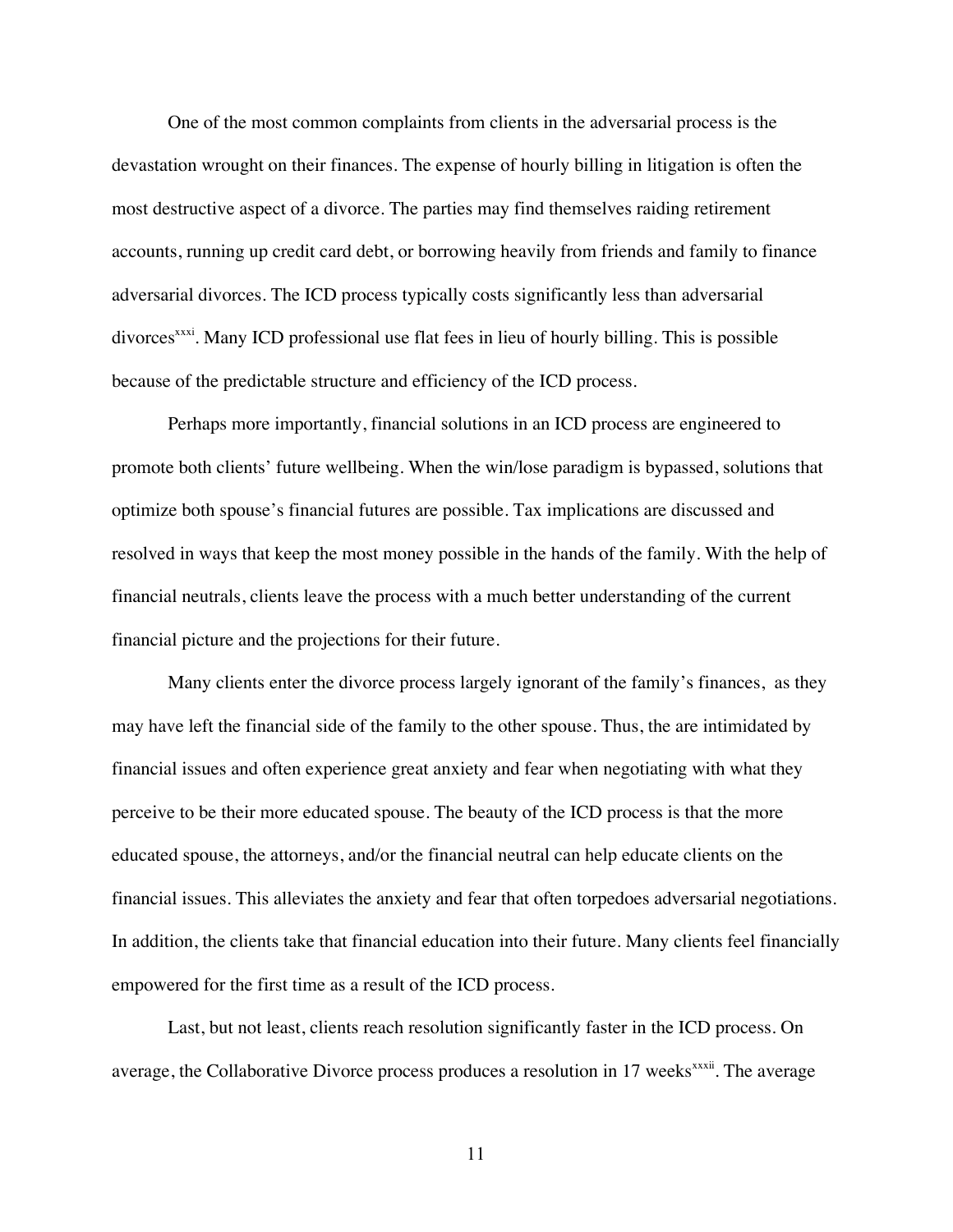litigated case lasts 17 months<sup>xxxiii</sup>. This greatly reduces the period that clients have to live in the divorce. It therefore allows the emotional and financial recovery to begin much sooner than the typical litigated case.

## **Benefits to Professionals**

Professionals benefit from a constructive rather than a destructive process. At the end of the process, professionals find more satisfied, far less traumatized clients. This leads to increased business referrals. Also, finding resolution in a dignified and respectful process has a lasting benefit on the psyche of a collaborative professional. There is less professional acrimony, as professionals work together to resolve the divorce. There are no backroom deals and underhanded strategy sessions. The collaborative paradigm is healthier than the destructive nature of the adversarial process. Working together promotes camaraderie and professional relationships, resulting in better performance over time for clients.

Clients tend to be low maintenance due to the safety they feel in the ICD process. The Collaborative Divorce process creates the safe container that lowers client anxiety and fear. The support of coaches and financial neutrals multiplies this affect. This in turn, at least for these authors and their colleagues, leads to more focused, pleasant, and satisfied clients. All of these benefits for professionals prevent the excessive stress, anxiety and burnout that frequently accompany adversarial processes.

The changing legal climate in the United States has forced attorneys to find more effective ways to resolve their client's family law and divorce issues. Collaborative divorce has emerged as the leading process for meeting this market demand. Through its negotiation model, non-adversarial approach, and use of collateral professionals, ICD addresses the needs of clients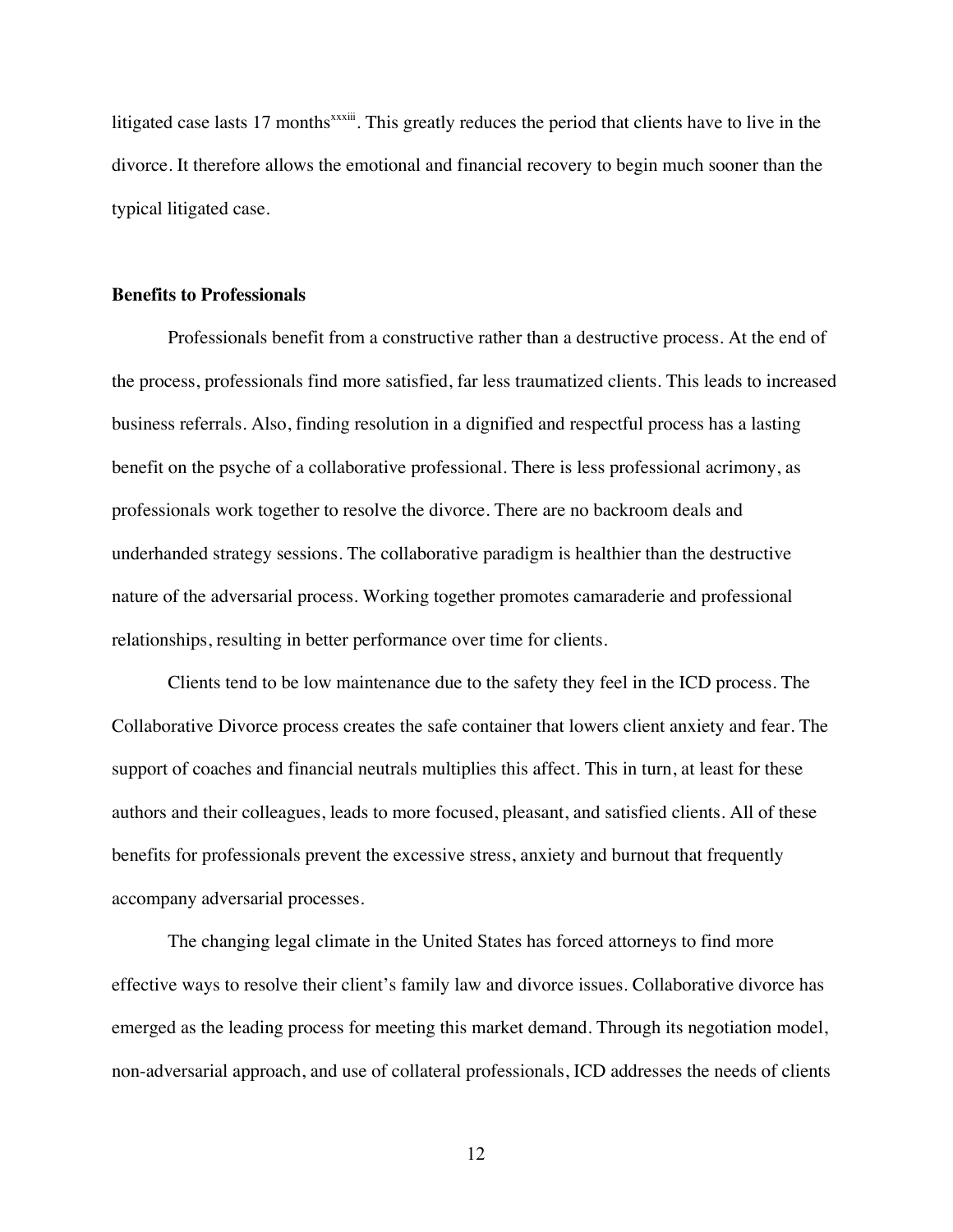more effectively, with less collateral damage than traditional processes. The demand for ICD is

growing and wise professionals will make this process a part of their practices.

<sup>|&</sup>lt;br>i Kerry Burleigh, *Collaborative Family Law*, 25 THE PEACEMAKER, (2011).

 $\overline{d}$ *Id.* at 3-4.

iii *See generally* INTERNATIONAL ACADEMY OF COLLABORATIVE PROFESSIONALS, FAQ BASED ON CASES REPORTED TO THE PRACTICE SURVEY AS OF JULY 6, 2010, (July 2010), *available at* http://ccollaborativepractice.com\_t.asp?cmbLanguage=English&q=survey&cx=0088739858236 73333676%3Atza5yk10keo&cof=FORID%3A11.

<sup>&</sup>lt;sup>iv</sup> Stuart G. Webb & Ronald D. Ousky, The Collaborative Way to Divorce XV (2006).<br><sup>v</sup> *Id.* at i-xix.

vi *Id.*

vii *Id.*

<sup>&</sup>lt;sup>viii</sup> IACP History, http://collaborativepractice.com/ t.asp?M=3&MS=3&T=History (last visited Feb. 27, 2012).

 $\frac{1}{x}$  Telephone interview with Ashley Lawrence, Executive Director of the International Academy of Collaborative Professionals. (February 17, 2009). <sup>x</sup> *See e.g*. N.C. Gen. Stat. § 50-70 to -79.

xi Burleigh, *supra* note 1.

xii ROGER FISHER, WILLIAM URY & BRUCE PATTON, GETTING TO YES: NEGOTIATING AGREEMENT

WITHOUT GIVING IN, 2d ed. (1991).<br><sup>xiii</sup> Such as Non-violent (empathic) Communication, active listening, reframing and other techniques.<br> *xiv See generally* FISHER & URY 16-94.

<sup>&</sup>lt;sup>xv</sup> In reality, the professionals are mining for these needs and interests in the client's actions, body language and statements from their very first meeting.

<sup>&</sup>lt;sup>xvi</sup> The Separating Together Collaborative Practice Group frequently lists "burning down the house" as a farcical but helpful tool for teaching clients not to judge the options during the options phase.

xvii IACP Ethics Committee, *IACP Ethics, Standards and Principles*, 11 THE COLLABORATIVE REVIEW 6, 6-15 (2010).

xviii Also known as the "Full Team" process

xix IACP Ethics committee, *supra* note 17, at 14. xx Michael Kothakota, *Divorce during Recession: Is it Affordable?,* 28 THE STANDARD *,* AFCPE 8-9 (2010).

xxi Michael Kothakota, *Social Security: Caring for our Aging Population,* 28 THE STANDARD*,* AFCPE1, 1 and 8 (2010).

<sup>&</sup>lt;sup>xxii</sup> Non-neutrality is based on a two coach model. In a one coach model, one mental health professional acts as a coach for both parties, and therefore, must remain neutral. Non-neutrality